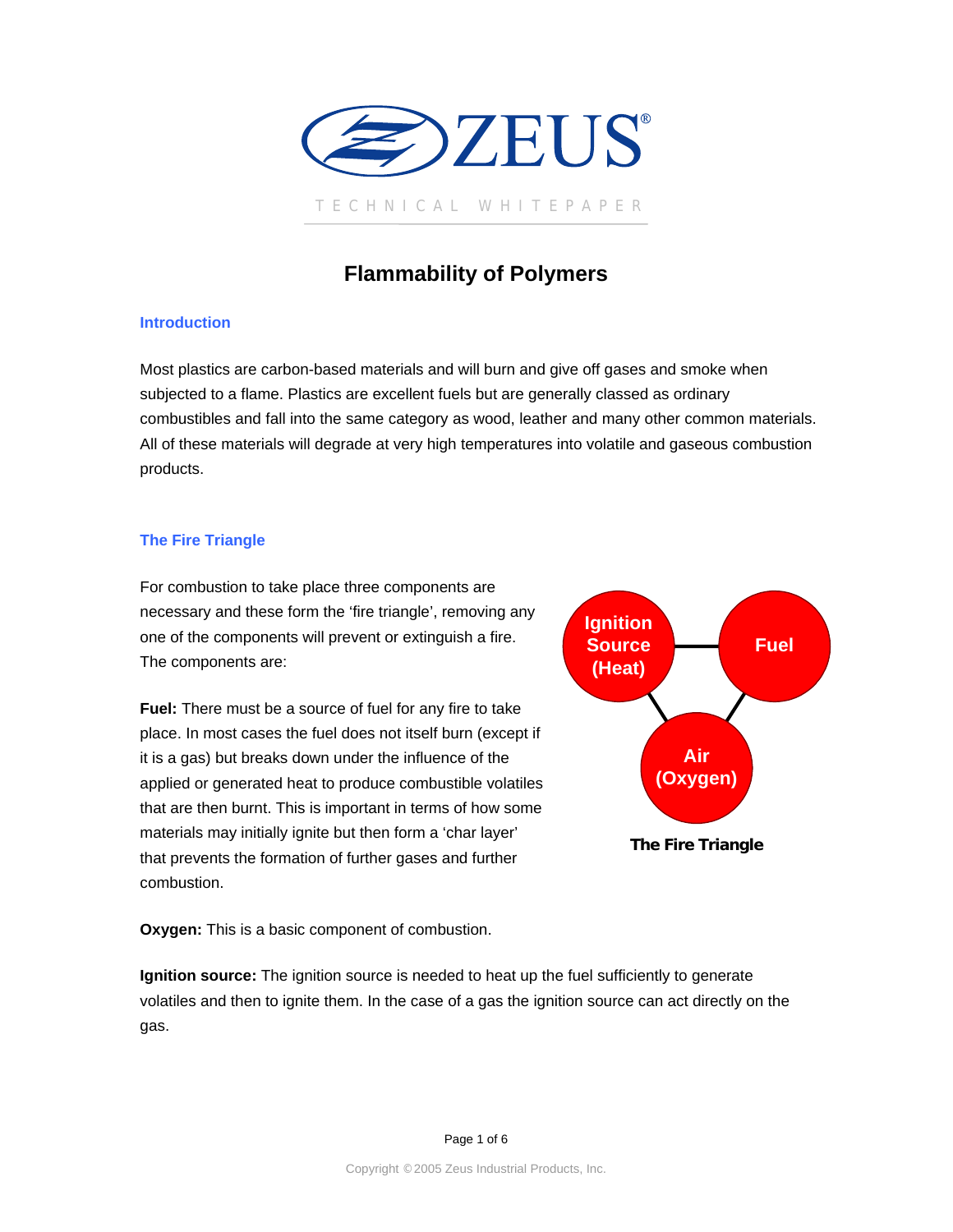

#### **The Combustion Process**

For plastics, the actual process of combustion is very complex but broadly follows 6 separate stages:

**Primary Thermal:** The ignition source heats the bulk plastic to create a rise in temperature that depends on the product and the ignition source energy output.

**Primary Chemical:** The heated plastic starts to degrade, generally through the formation of free radicals, under the influence of the ignition source. This is similar to the conventional thermal degradation of plastics discussed in earlier newsletters but is generally more rapid because of a higher energy input from the ignition source.

**Polymer Decomposition:** The plastic starts to rapidly degrade into a range of lower molecular weight decomposition products. Typical products at this stage are combustible gases and liquids, charred solids and possibly smoke.

**Ignition:** The combustible gases, in the presence of sufficient oxygen and the ignition source, ignite to start combustion. As noted above it is the combustible gases and liquids that burn and not the bulk material.

**Combustion:** The burning gases produce combustion at or near the



surface of the bulk plastic and the process can become self-**The Combustion Process** sustaining if it produces sufficient energy.

**Flame propagation:** Depending on the plastic, the combustion stage produces flames (which can propagate), charred surface layers and can be accompanied by the emission of smoke and toxic gases.

The response of plastics in the combustion process also depends on the type of plastic. Thermoplastics tend to soften and flow at high temperatures, often before ignition takes place whereas thermosetting materials do not soften but undergo localized surface charring (sometimes with flaming) and the charred residue can either fall off or remain in place to form an insulating layer.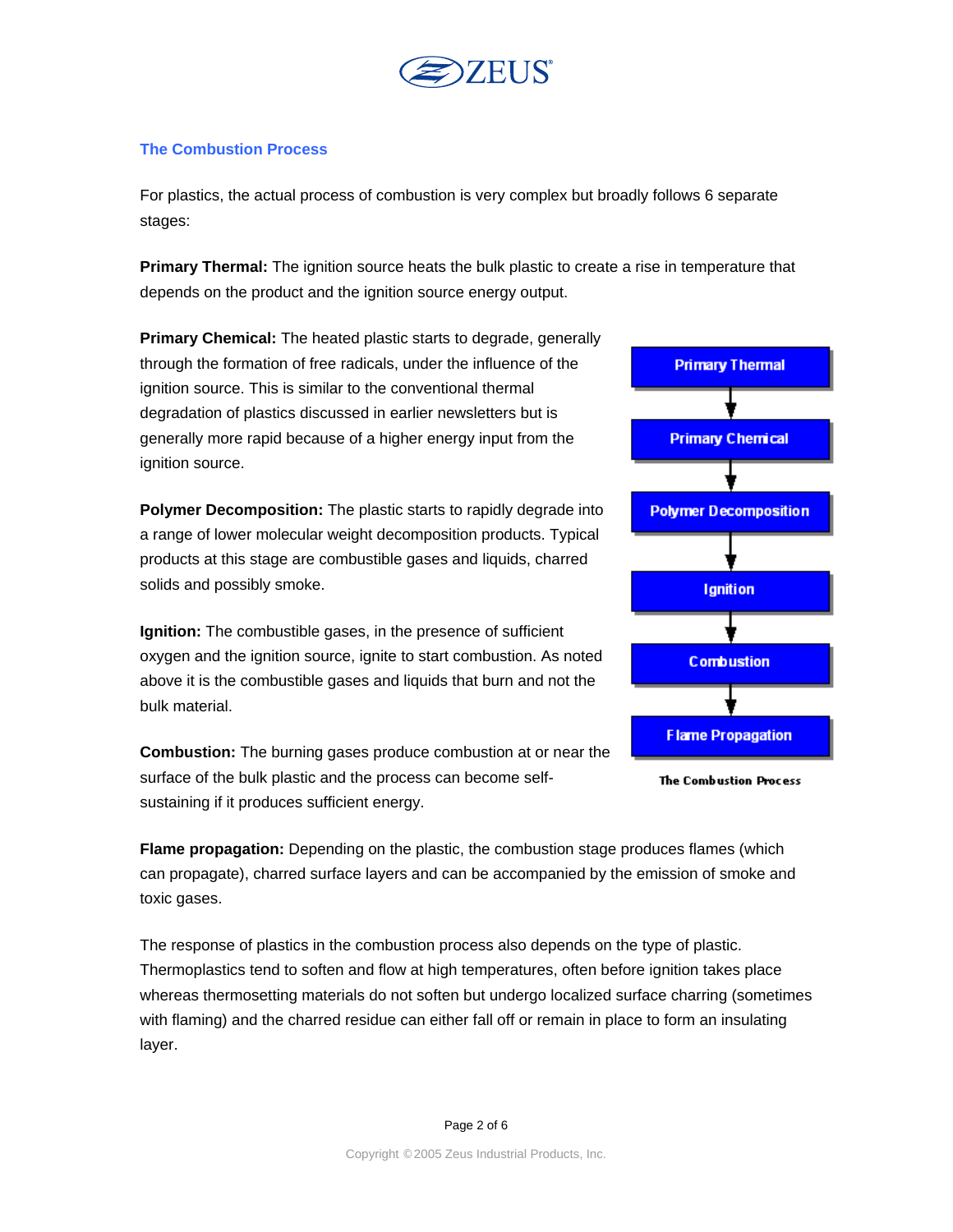

# **Testing for Flammability**

As with any testing, the tests for flammability are designed for the laboratory and quality control. In real fires plastics may behave significantly differently and the results of laboratory testing cannot predict the actual performance of a particular plastic or product.

### **Burning Behavior**

# *Limiting Oxygen Index (LOI)*

The limiting oxygen index is a measure of the percentage of oxygen that has to be present to support combustion of the plastic - the higher the LOI the lower the flammability. Air contains approximately 21% oxygen and therefore any material with an LOI of less than 21 will probably support burning in an open-air situation.

In the LOI test, a candle like sample is supported in a vertical glass column and a slow stream of oxygen/nitrogen mix is fed into the glass column. The sample is ignited with a flame and burns downward into unheated material. The oxygen/nitrogen ratio can be varied and the test records the minimum concentration of oxygen (as a percentage) that will just support combustion.

| <b>Limiting Oxygen Index</b> |     |  |  |
|------------------------------|-----|--|--|
| Material                     | LOI |  |  |
| POM                          | 15  |  |  |
| PMMA                         | 17  |  |  |
| ΡP                           | 17  |  |  |
| PE                           | 17  |  |  |
| PS                           | 18  |  |  |
| РC                           | 26  |  |  |
| <b>PVC</b>                   | 45  |  |  |
| PTFE                         | >95 |  |  |

The results for the test will vary considerably with the composition of the specific plastic being tested. The LOI value is a basic property of the plastic but tells us nothing about how the plastic will react to burning in an open atmosphere.

### *Underwriters Laboratory (UL94)*

UL testing is a method of classifying a material's tendency to either extinguish or spread a flame once it has been ignited and although originally developed by UL, it has now been incorporated into many National and International Standards (ISO 9772 and 9773).

The testing involves applying a flame to a sample in various orientations and assessing the response of the material after the flame is removed. Materials that burn slowly or selfextinguish and do not drip flaming material will rank highest in the UL classification scheme.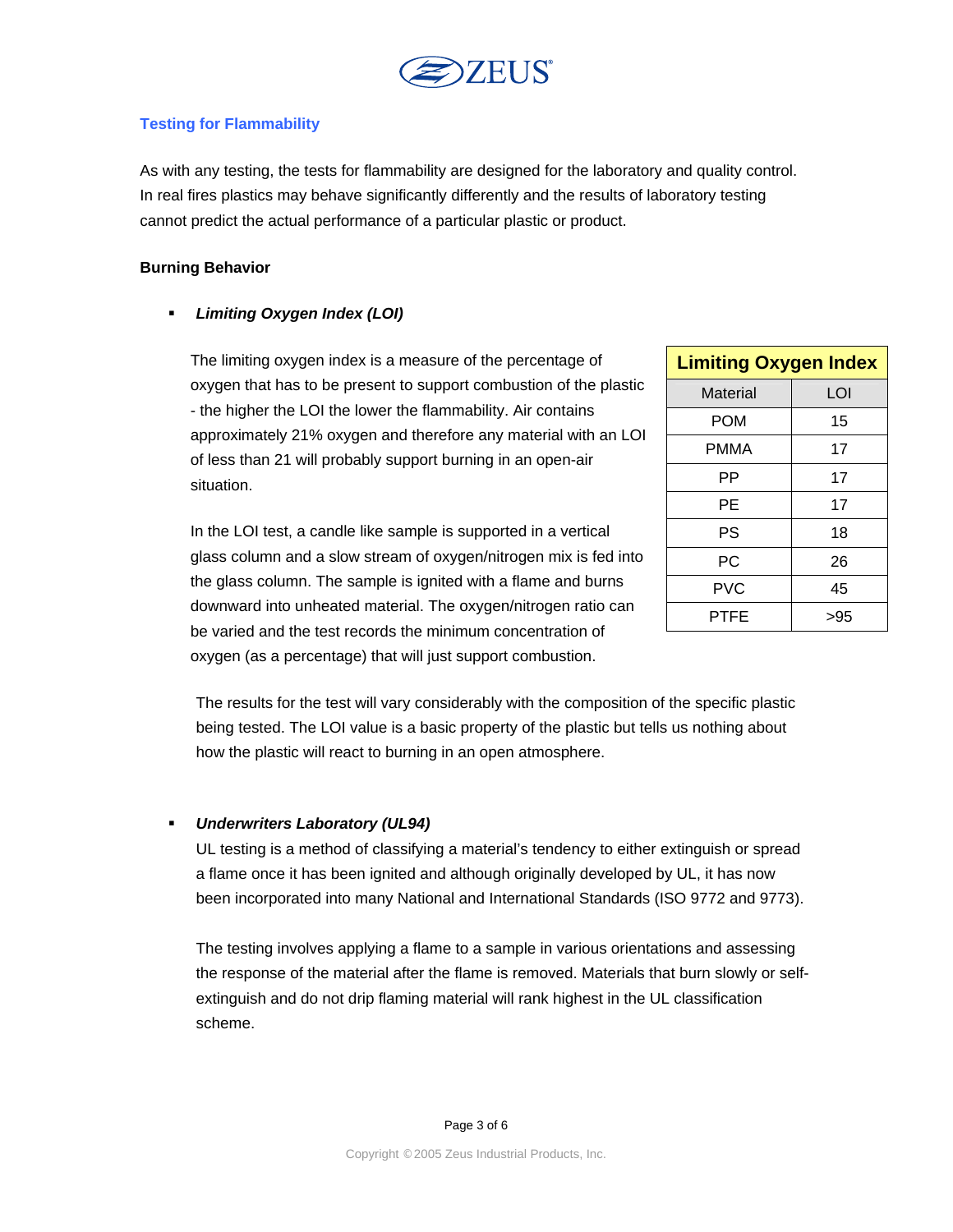

## *Horizontal Burning Test (94HB)*

acceptable for applications that require a HB rating This is the easiest test to pass and materials that pass the vertical burning test will usually be only.



The test involves applying a flame to one end of a horizontal bar of the plastic for 30 seconds or until

the flame front reaches the specified mark. If burning continues then the time taken to reach the second mark is measured. If burning stops then the time of burning and the damaged length are measured.

A material will be classified 94HB if the time taken to reach the second mark is greater than the specified minimum or if burning stops before the second mark.

# *Vertical Burning Test (94V)*

This is a more demanding test than the HB test because the specimen is tested in the vertical orientation and the material burning at the lower end of the sample preheats the material in the upper areas of the specimen. A test flame is applied to the lower end of the test specimen and the material is classified according to the table below. UL94V requires materials to be self-extinguishing to pass the test.

| <b>UL94-V Rating</b> | <b>Duration of flaming</b><br>for each flame<br>application | <b>Total duration of</b><br>flaming for 5 samples<br>(10 flame)<br>applications) | <b>Dripping of flaming</b><br>material                                                       |
|----------------------|-------------------------------------------------------------|----------------------------------------------------------------------------------|----------------------------------------------------------------------------------------------|
| V-O (Best)           | Less than 10 sec                                            | Less than 50 sec                                                                 | None allowed                                                                                 |
| $V-1$ (Good)         | Less than 30 sec                                            | Less than 250 sec                                                                | None allowed                                                                                 |
| $V-2$ (Drips)        | Less than 30 sec                                            | Less than 250 sec                                                                | Any dripping of flaming<br>material which ignites the<br>cotton placed below the<br>specimen |



Copyright ©2005 Zeus Industrial Products, Inc.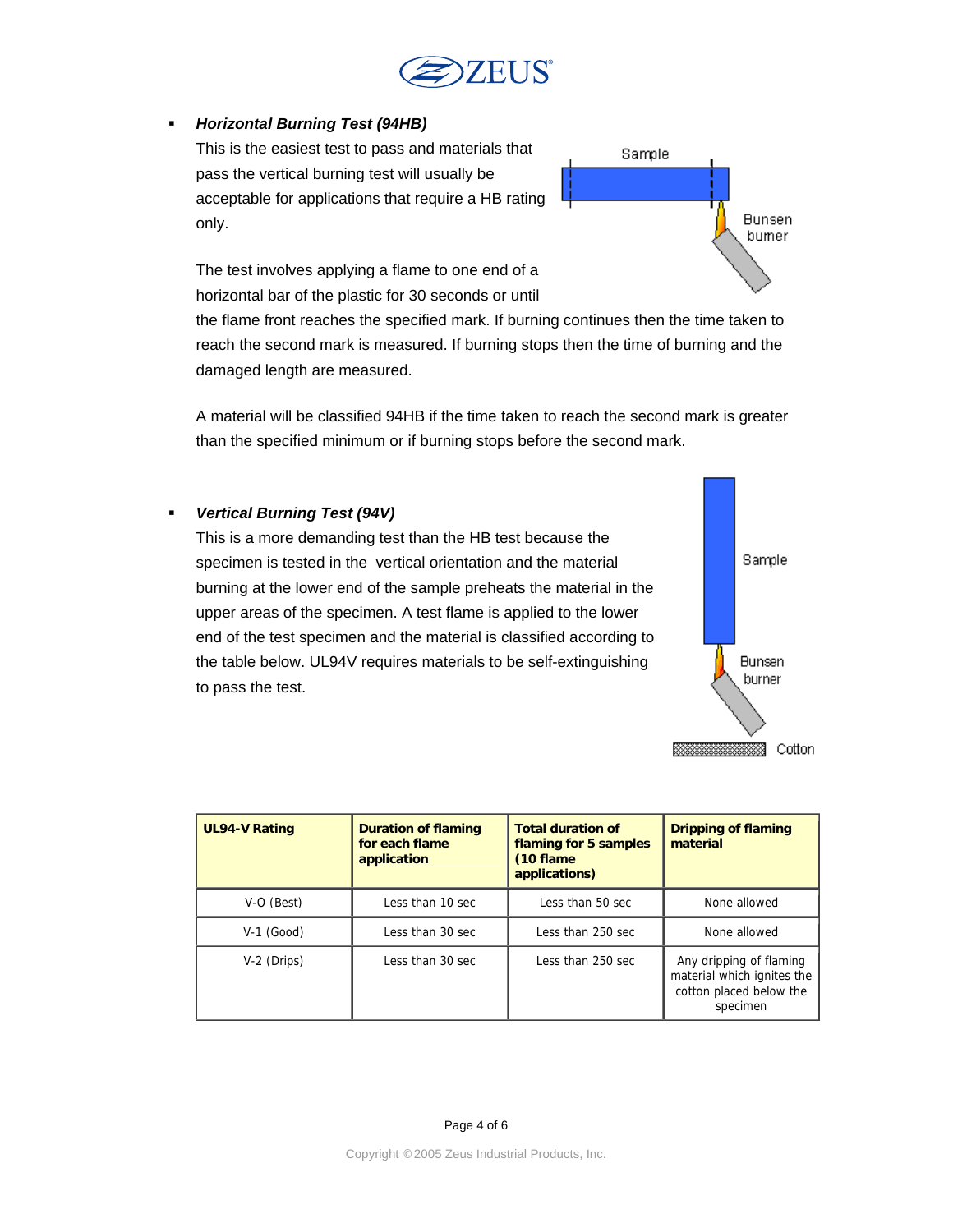

## *Other UL Tests (94VTM, 94-5V, 94HBF and radiant panel)*

UL94 contains a range of tests for a variety if materials and scenarios such as 94VTM for thin materials and surface burning but these are less commonly used than the 94HB and 94V test methods.

### **Testing for Gases and Smoke**

### *Toxic Gases*

Toxic gases are the main source of death in many fires where high fuel loads of plastics are involved. Despite this there is no recognized standard for toxic gas emission testing. This is because the amounts and types of toxic gases generated depends not only on the plastics involved but also on the additives used in the plastics and the details of the particular fire. For most conventional plastics the main gas risk is the generation of CO, which at high concentrations is extremely toxic.

### *Smoke*

When most plastics burn, they give off smoke and this can be a major hazard in real fires. One of the most widely used laboratory-scale techniques to quantify the smoke generation from burning materials is the Smoke Box test developed by the National Bureau of Standards (NBS). This test measures the amount of smoke produced per unit area when a material is exposed to both flaming and radiant heat sources. The optical density of the smoke generated is measured as the smoke accumulates in a closed chamber system and test specimens can be burned in either the flaming or non-flaming (smoldering) mode.

### *Flame Retardants*

Flame retardants can be added to most conventional plastics to improve the ignition or burning performance. The disadvantage of the use of flame retardants is that many of the more common additives can also increase the amount of smoke generated during burning.

### **The Fluorocarbons**

The fluorocarbons have exceptional flammability performance. They can achieve and exceed UL94-V0 with ease (see table at right). In fact UL94 testing of these materials does not begin to reveal their full potential. This is shown by the Limiting Oxygen Index (see Table at right) which for many of the fluorocarbons is greater than 95. This means that combustion is not supported until the burning takes place in an almost pure oxygen environment - exceptional performance for any material.